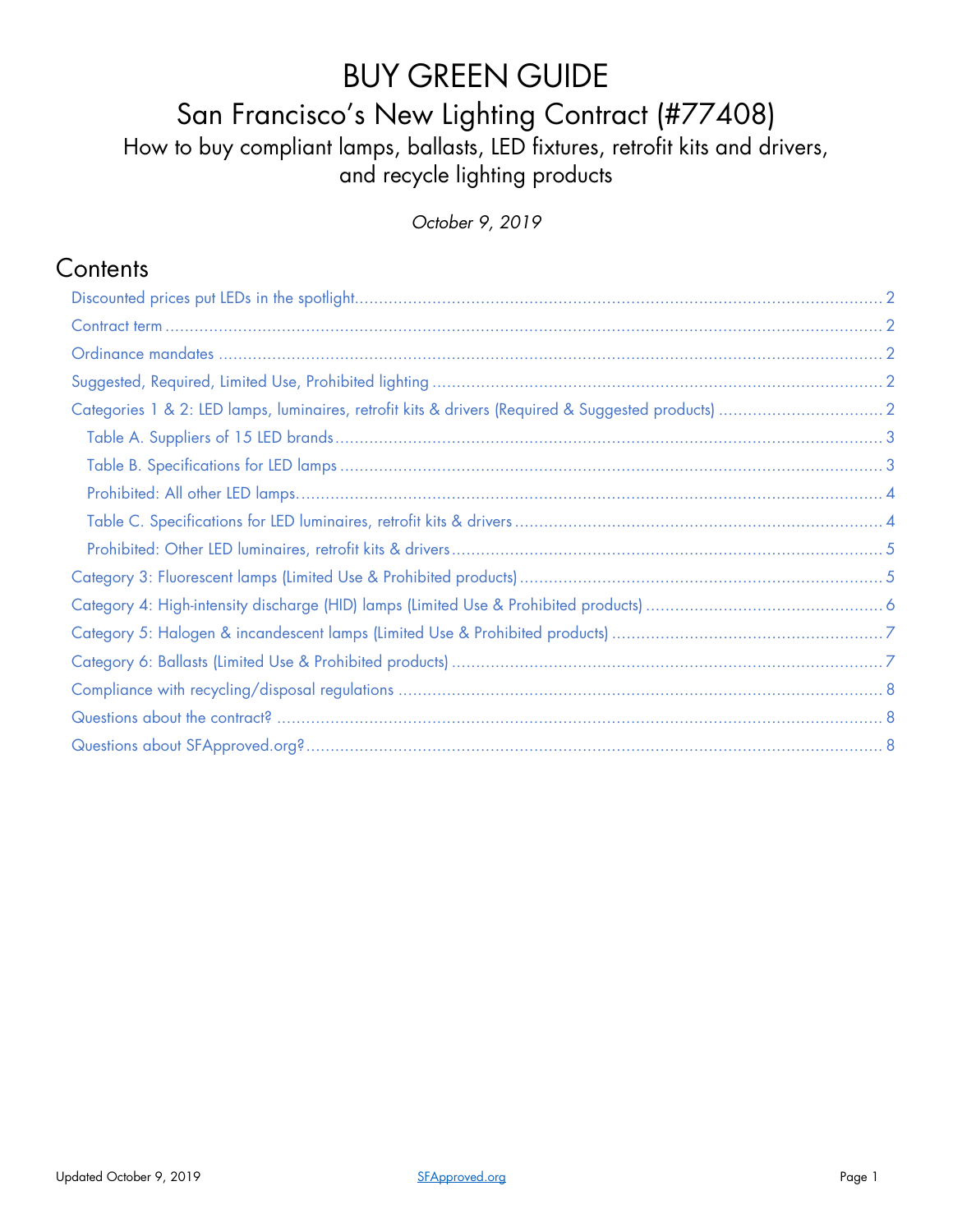# <span id="page-1-0"></span>Discounted prices put LEDs in the spotlight

This contract offers a wide array of LED lamps, luminaires, retrofit kits and drivers that meet stringent performance and environmental requirements.

- Compared to CFLs, [LED bulbs](http://bit.ly/1zcZAoh) and [desk lamps](http://bit.ly/13WEFy8) are more energy efficient and longer lasting, and do not contain toxic mercury.
- LEDs can *replace* less-efficient incandescent, halogen, fluorescent, and high-intensity discharge (HID) bulbs/lamps and fixtures. LED drivers can replace fluorescent and HID ballasts.

The contract also offers Limited Use fluorescent, HID, halogen and incandescent lamps, as well as fluorescent and HID ballasts, for cases when LED equipment is not yet a practical solution.

### <span id="page-1-1"></span>Contract term

Contract #77408 can be used from May 2019 until April 30, 2022, with two possible one-year extensions.

### <span id="page-1-2"></span>Ordinance mandates

The Environmentally Preferable Purchasing Ordinance (Environment Code, Chapt. 2), sometimes called the Buy Green Ordinance, *requires that City departments purchase only lighting that meets the specifications* in this document. [SFAapproved.org/guide-city-staff](http://sfapproved.org/guide-city-staff) provides a comprehensive list of compliant 'green' products and services.

# <span id="page-1-3"></span>Suggested, Required, Limited Use, Prohibited lighting

For your convenience, we categorize products in a hierarchy using these four categories:

#### $\sqrt$  SUGGESTED

*Products that exceed environmental and performance specifications*. City staff are encouraged to buy these products.

### **REQUIRED.**

*Products that meet environmental and performance specifications*. Required products are all LEDs; suppliers are expected to offer LEDs when possible. If LED replacements are not possible, suppliers are restricted to selling other products that meet the Limited Use specifications.

*Replacement products that meet minimum specifications.* If LED replacements do not exist, suppliers may sell specific non-LED lamps as listed in the following pages.

### **PROHIBITED**

*Non compliant products.* Suppliers are not allowed to sell lighting that does not meet product category specifications in the contract proposal.

# <span id="page-1-4"></span>Categories 1 & 2: LED lamps, luminaires, retrofit kits & drivers

(Required & Suggested products)

First look for the brand you'd like to buy in Table A. Then, click links in Tables B and C to see if the product is compliant with the contract.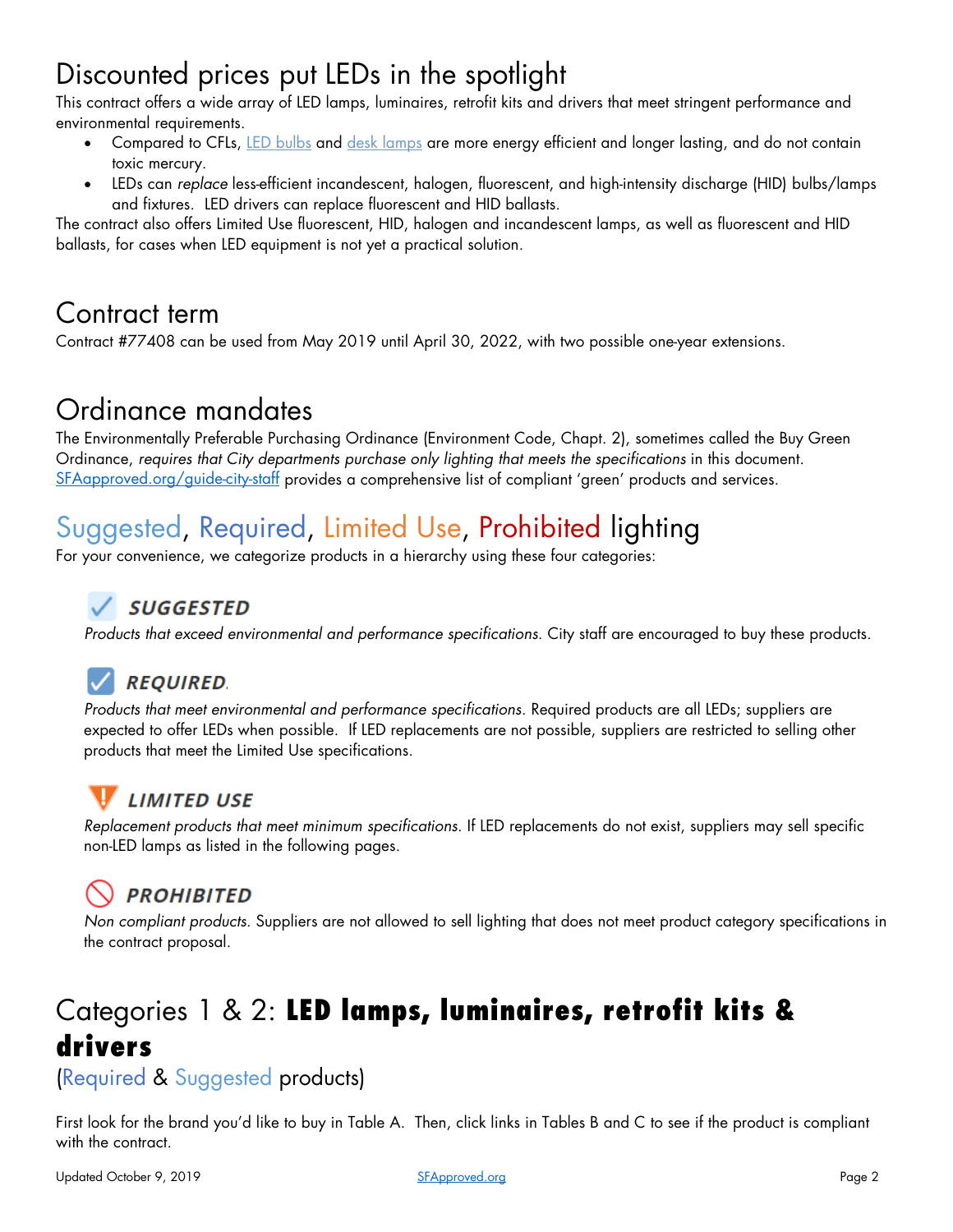### <span id="page-2-0"></span>Table A. Suppliers of 15 LED brands

| <b>Suppliers (Ask Gwen. Williams@sfgov.org</b> | <b>Brands of lamps</b>                  | <b>Brands of luminaires, retrofit kits &amp;</b> |
|------------------------------------------------|-----------------------------------------|--------------------------------------------------|
| for contracted discounted prices)              |                                         | drivers                                          |
| <b>Buckles-Smith Electric</b> , 540 Martin     | • MaxLite                               | • MaxLite                                        |
| Avenue, Santa Clara, CA 95050                  | • <b>Sylvania</b> (LED Exit             | • RAB Lighting                                   |
|                                                | Sign and Miniature                      | <b>• Astralite</b> (LED Exit Signs and Emergency |
| Peter Fuentes, Account Manager                 | Lamps Only)                             | Luminaires Only)                                 |
| Tel: 408-280-7777                              |                                         | • <b>Keystone</b> (LED Drivers Only)             |
| PFenyes@Buckles-Smith.com                      |                                         |                                                  |
| <b>Omega Pacific Electrical Supply, 1555</b>   | $\bullet$ GE                            | $\bullet$ GE                                     |
| Burke Ave., Unit B, San Francisco, CA          | <b>• SATCO</b>                          | • Acuity brands                                  |
| 94124                                          | <b>• Ledtronics (LED Exit</b>           | <b>• American Electric Lighting</b>              |
|                                                | Sign Lamps Only)                        | • Juno                                           |
| Paul Ibanez                                    | • Watt-Man LED                          | · Lithonia                                       |
| Tel: 415-642-2195                              | <b>Lighting (Miniature LED</b>          |                                                  |
| <u>Paull@OmegaPacific.com</u>                  | lamps only)                             |                                                  |
| <b>West-Lite Supply Company</b> , 12951        | <b>Sylvania (LEDVance)</b><br>$\bullet$ | • <b>Sylvania</b> (LEDVance)                     |
| 166th Street, Cerritos, CA 92703               |                                         |                                                  |
|                                                |                                         |                                                  |
| Devin Haverland, Pricing Manager               |                                         |                                                  |
| Tel: 562-802-0224                              |                                         |                                                  |
| Devin.Haverland@West-Lite.com                  |                                         |                                                  |

### <span id="page-2-2"></span><span id="page-2-1"></span>Table B. Specifications for LED lamps

Most Required and Suggested LEDs must have at least one of these logos:

<span id="page-2-3"></span>

|                                                                                                      | 2016                                                                                                                                                                                                                                                             |                                                                                                                                                                                                                                              |
|------------------------------------------------------------------------------------------------------|------------------------------------------------------------------------------------------------------------------------------------------------------------------------------------------------------------------------------------------------------------------|----------------------------------------------------------------------------------------------------------------------------------------------------------------------------------------------------------------------------------------------|
| <b>Category</b>                                                                                      | <b>Product types</b>                                                                                                                                                                                                                                             | <b>Environmental specifications</b>                                                                                                                                                                                                          |
| 1A: LED<br>Compact<br>Lamps with<br>an Integrated<br>Driver (except<br><b>LED Filament</b><br>Lamps) | Most have either a medium screw base or a 2-<br>pin GU24 base.<br><b>Omni-directional LED Lamps (e.g., A19)</b><br>standard incandescent size, A21, and A15<br>appliance size)<br>Directional/Flood LED Lamps (e.g.,<br>reflector flood lamps, PAR lamps, MR16s) | <b>Required products:</b><br><b>Energy Star-certified OR on DesignLights</b><br>Consortium (DLC) Qualified Product List (QPL)<br><b>AND</b><br><b>CA Title 20-compliant</b><br><b>Suggested products must meet requirements</b>              |
|                                                                                                      | Decorative LED Lamps (e.g., globe,<br>candle and bullet lamps)                                                                                                                                                                                                   | above and be Title 24/JA8-compliant, DLC Premium<br>Listed and/or RoHS-compliantiv.                                                                                                                                                          |
| <b>1B: LED</b><br><b>Compact</b><br><b>Filament</b><br><b>Lamps</b> (with<br>integrated<br>driver)   | Shapes:<br>A19 (standard incandescent bulb shape)<br>Globes<br>$\bullet$<br>Candles<br>$\bullet$<br>They're clear, yellow (vintage models) or frosted<br>with a visible filament.                                                                                | <b>Required products:</b><br><b>Energy Star-certified OR CA Title 20-compliant</b><br><b>Suggested products</b> must meet requirements<br>above and be Title 24/JA8-compliant, RoHS-<br>compliantiv, and/or have a rated life >15,000 hours. |
| <b>1C: LED</b><br><b>Tube</b><br>Lamps                                                               | Shapes:<br>Linear: T8s, T5s and T12s<br>$\bullet$<br>U-shaped: T8s and T12s<br>Circular: T5s and T9s                                                                                                                                                             | <b>Required products:</b><br><b>Energy Star-certified OR on DLC QPL AND</b><br>Minimum 50,000 hours rated life                                                                                                                               |
| Updated October 9, 2019                                                                              | SFApproved.org                                                                                                                                                                                                                                                   | Page 3                                                                                                                                                                                                                                       |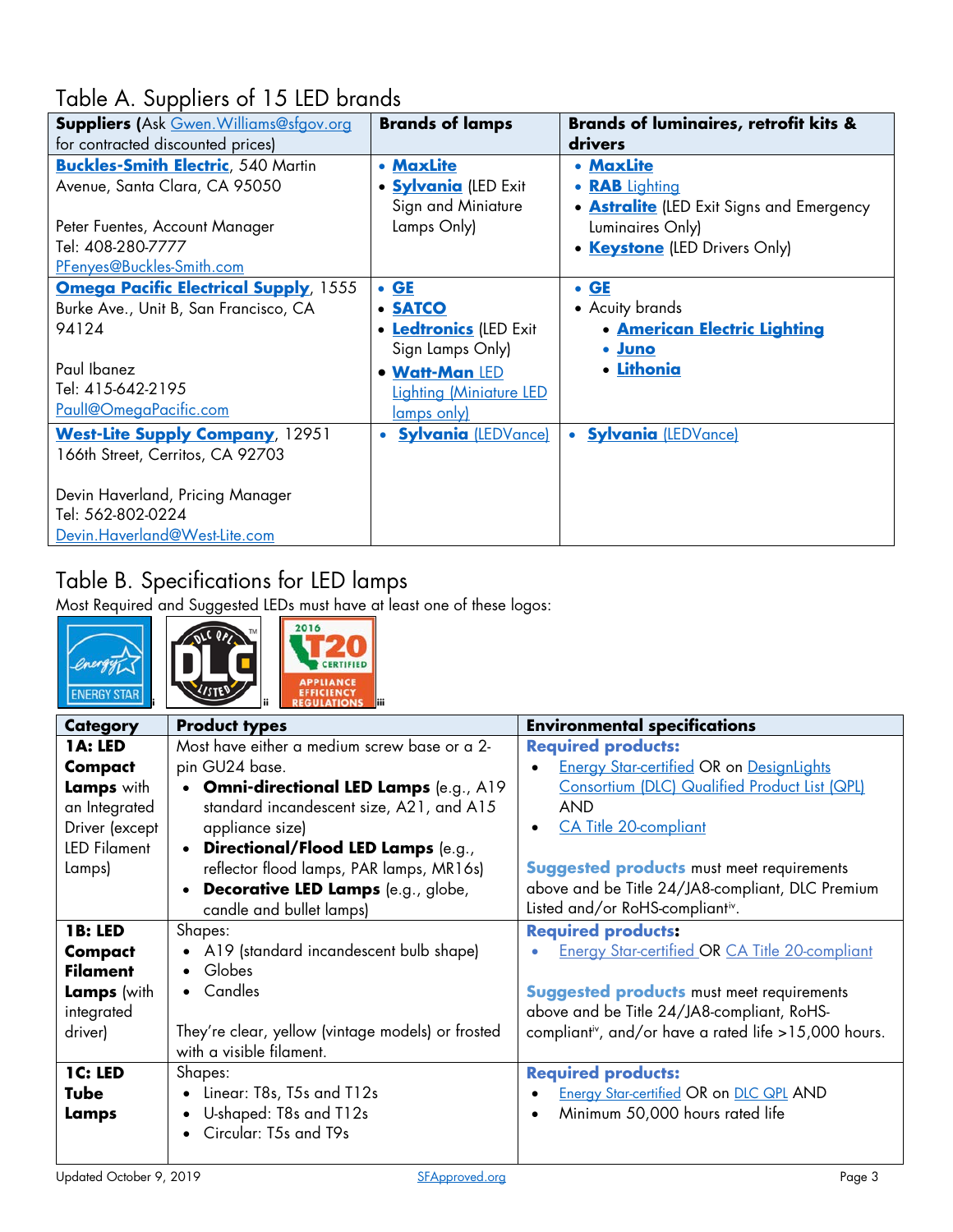| <b>Category</b>                                                                      | <b>Product types</b>                                                                                                                                                              | <b>Environmental specifications</b>                                                                                                                                                                  |
|--------------------------------------------------------------------------------------|-----------------------------------------------------------------------------------------------------------------------------------------------------------------------------------|------------------------------------------------------------------------------------------------------------------------------------------------------------------------------------------------------|
|                                                                                      |                                                                                                                                                                                   | <b>Suggested products must meet requirements</b><br>above and be Title 24/JA8-compliant, DLC Premium<br>Listed and/or RoHS-compliantiv.                                                              |
| 1D. LED<br><b>Pin-based</b><br>Compact<br>Lamps (with<br>an external<br>power source | These LEDs replace 4-pin and 2-pin<br>compact fluorescent lamps (CFLs) and<br>have an external power source (e.g., driver or<br>ballast).<br>LED replacement lamps for 2-pin CFLs | <b>Required products:</b><br>On <b>DLC QPL</b> (for 4-pin LED (compact lamps<br><b>ONLY) AND</b><br>Minimum 50,000 hours rated life<br>$\bullet$<br><b>Suggested products must meet requirements</b> |
| (e.g., drive)                                                                        | that lack an integrated driver are not covered<br>under DLC or ENERGY STAR.                                                                                                       | above and be DLC Premium Listed, and/or RoHS-<br>compliantiv.                                                                                                                                        |
| <b>1E: LED</b><br><b>Miniature</b><br>Lamps                                          | Indicator lights and other very small LED<br>lamps (e.g., C7 bulbs).                                                                                                              | <b>Required products:</b><br>Minimum 15,000 hours rated life                                                                                                                                         |
|                                                                                      | Many of these products have either a miniature<br>candelabra or bayonet base.                                                                                                     | <b>Suggested products must meet requirements</b><br>above and be <i>Energy Star-certified</i> , RoHS-compliant <sup>iv</sup><br>and/or have a rated life >15,000 hours.                              |
| 1F: LED Exit<br><b>Sign Lamps</b><br>and<br><b>Retrofit Kits</b>                     | Clear, red and green LED exit sign lamp<br>$\bullet$<br>LED exit sign retrofit kits with base adapters.<br>$\bullet$                                                              | <b>Required products:</b><br>Meet NFPA 101, NEC and OSHA Illumination<br><b>Standards</b><br>LED exit sign retrofit kits must use 5 watts per face<br>or less.                                       |
|                                                                                      |                                                                                                                                                                                   | <b>Suggested products must meet requirements</b><br>above and be RoHS-compliantiv.                                                                                                                   |

### <span id="page-3-0"></span>Prohibited: All other LED lamps

#### <span id="page-3-1"></span>Table C. Specifications for LED luminaires, retrofit kits & drivers

| <b>Category</b>                                                                 | <b>Product types</b>                                                                                                                                                                                                                      | <b>Environmental specifications</b>                                                                                                                                                                                                                                                                                     |
|---------------------------------------------------------------------------------|-------------------------------------------------------------------------------------------------------------------------------------------------------------------------------------------------------------------------------------------|-------------------------------------------------------------------------------------------------------------------------------------------------------------------------------------------------------------------------------------------------------------------------------------------------------------------------|
| 2A. Interior LED<br><b>Luminaires</b>                                           | <b>Ceiling-mounted for</b><br>$\bullet$<br>ambient lighting of interior<br>commercial spaces (including<br>models with 4-foot, 8-foot, 2-<br>foot and u-bent lamps)<br><b>Recessed</b> can<br><b>Track</b> light<br>High-bay<br>$\bullet$ | <b>Required products:</b><br><b>Energy Star-certified OR on DLC QPL AND</b><br>$\bullet$<br>Class A Sound Rating AND<br>$\bullet$<br>Class A FCC Electromagnetic Compliance Rating<br>$\bullet$<br><b>Suggested products</b> must meet requirements above and be<br>DLC Premium Listed and/or labeled RoHS-compliantiv. |
| 2B. LED Exit<br><b>Signs and Other</b><br><b>Emergency</b><br><b>Luminaires</b> | Thermoplastic and metal exit<br>$\bullet$<br>signs with red or green lights<br>Edge-lit exit signs<br>$\bullet$<br><b>Emergency luminaires</b><br>$\bullet$                                                                               | <b>Required products:</b><br>Maximum 5 watts per face (for exit signs) AND<br>$\bullet$<br>Minimum rated life of 50,000 hours AND<br>$\bullet$<br>Meet NFPA 101, NEC and OSHA Illumination Standards<br>$\bullet$<br><b>Suggested products</b> must meet requirements above and be<br>RoHS-compliantiv.                 |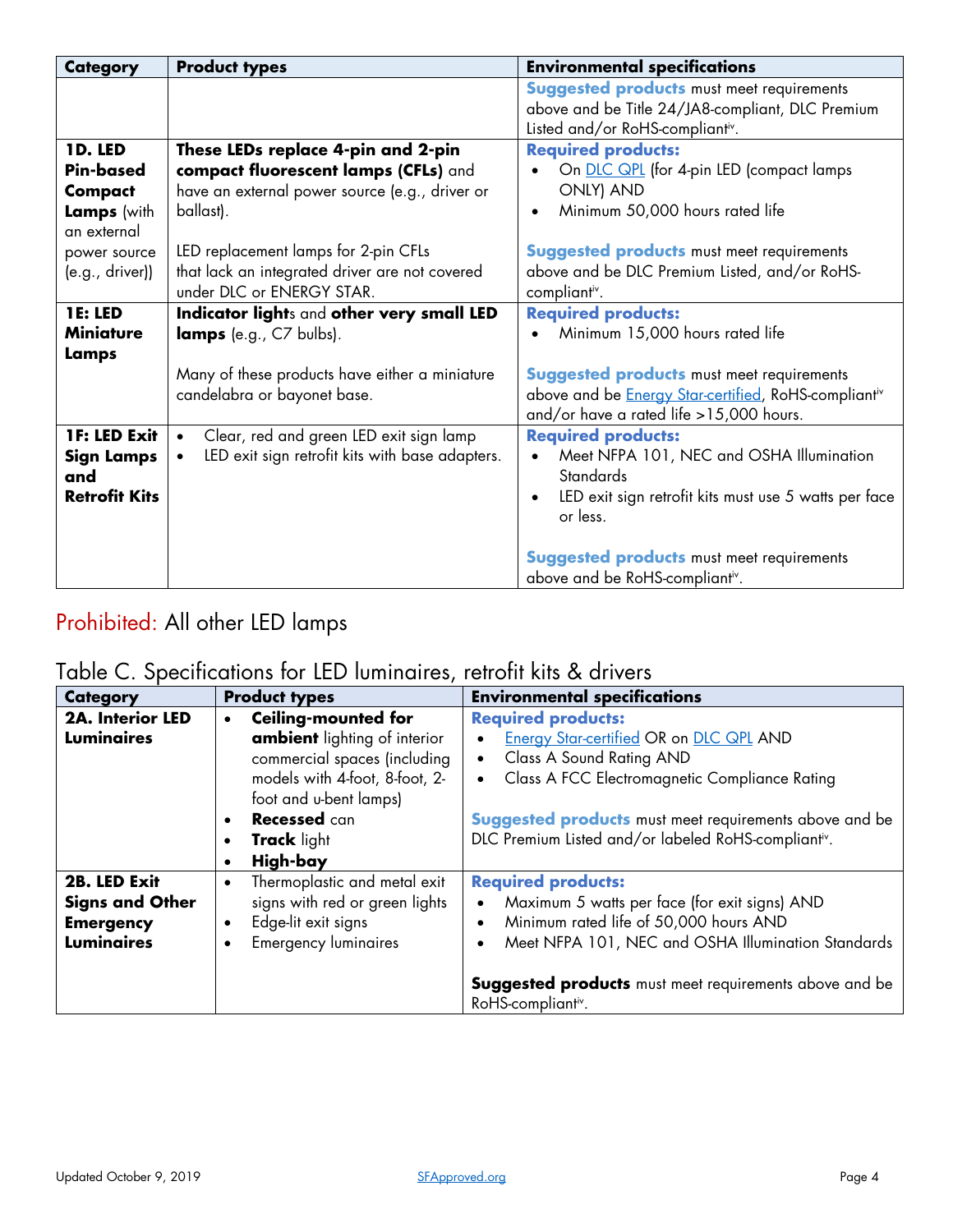| <b>Category</b>                                                                                                                                                                                                                | <b>Product types</b>                                                                                                                                                                                                                                                                                                                  | <b>Environmental specifications</b>                                                                                                                                                                                                                                                                                                                                                                                                                        |
|--------------------------------------------------------------------------------------------------------------------------------------------------------------------------------------------------------------------------------|---------------------------------------------------------------------------------------------------------------------------------------------------------------------------------------------------------------------------------------------------------------------------------------------------------------------------------------|------------------------------------------------------------------------------------------------------------------------------------------------------------------------------------------------------------------------------------------------------------------------------------------------------------------------------------------------------------------------------------------------------------------------------------------------------------|
| 2C. Exterior<br>(Outdoor) LED<br><b>Luminaires</b>                                                                                                                                                                             | <b>Outdoor</b> wall- and pole-<br>$\bullet$<br>mounted area luminaires<br>(including security lighting)<br><b>Parking garage/lot</b><br>$\bullet$<br>luminaires                                                                                                                                                                       | <b>Required products:</b><br><b>Energy Star-certified OR on DLC QPL AND</b><br>$\bullet$<br>Class A Sound Rating AND<br>$\bullet$<br>Class A FCC Electromagnetic Compliance Rating AND<br>$\bullet$<br>Fully shielded to minimize light pollution<br>$\bullet$<br><b>Suggested products</b> must meet requirements above and be<br>RoHS-compliantiv, approved by the International Dark-Sky<br>Association (IDA) <sup>v</sup> , and/or DLC Premium Listed. |
| <b>2D. LED Retrofit</b><br>Kits (for interior<br>& exterior<br>luminaires)<br>They replace all<br>reflectors and optical<br>systems of an<br>existing luminaire,<br>creating a new<br>luminaire within an<br>existing fixture. | For <b>ambient</b> lighting of<br>$\bullet$<br>interior commercial spaces<br>For <b>recessed</b> cans<br>$\bullet$<br>Retrofit kits for high-bay<br>$\bullet$<br>luminaires for commercial<br>buildings<br>For outdoor wall- and pole-<br>$\bullet$<br>mounted luminaires<br>For <b>parking</b> garage/lot<br>$\bullet$<br>luminaires | <b>Required products:</b><br><b>Energy Star-certified OR on DLC QPL AND</b><br>Class A Sound Rating AND<br>$\bullet$<br>Class A FCC Electromagnetic Compliance Rating<br>$\bullet$<br>LED retrofit kits for recessed cans must also meet CA 2016<br>Title 20 Appliance Efficiency standards.<br><b>Suggested products</b> must meet requirements above and be<br>RoHS-compliantiv and/or DLC Premium Listed.                                               |
| 2E. LED Drivers                                                                                                                                                                                                                | For 4-foot, 2-foot and 8-<br>$\bullet$<br>foot linear LED lamps<br>For u-bent and circular LED<br>$\bullet$<br>lamps<br>For 4-pin and 2-pin LED<br>$\bullet$<br>compact lamps                                                                                                                                                         | <b>Required products:</b><br>Minimum rated life of 50,000 hours AND<br>$\bullet$<br>Class A Sound Rating AND<br>Class A FCC Electromagnetic Compliance Rating<br><b>Suggested products</b> must also be RoHS-compliant <sup>iv</sup> .                                                                                                                                                                                                                     |

<span id="page-4-0"></span>Prohibited: Other LED luminaires, retrofit kits & drivers

# <span id="page-4-1"></span>Category 3: Fluorescent lamps

(Limited Use & Prohibited products)

Table D. Specifications for T8 fluorescent lamps (high-efficiency linear & U-bent) Limited Use:

If LED replacements do not exist, suppliers may only sell products meeting the specifications below.

| Sub-                                                                                              | <b>Product types</b>                                                              |                                          | <b>Environmental specifications</b>   |                                                  |                                           |  |
|---------------------------------------------------------------------------------------------------|-----------------------------------------------------------------------------------|------------------------------------------|---------------------------------------|--------------------------------------------------|-------------------------------------------|--|
| category                                                                                          |                                                                                   | <b>Minimum</b><br>rated life<br>(hours)* | <b>Minimum</b><br>warranty<br>(years) | <b>Minimum color</b><br>rendering index<br>(CRI) | <b>Maximum</b><br>mercury content<br>(mg) |  |
| <b>3A1</b>                                                                                        | Linear T8s, 48 inches                                                             | 24,000                                   |                                       | 80                                               | 3.5                                       |  |
| 3A2                                                                                               | Linear T8s, <48 inches                                                            | 18,000                                   |                                       | 80                                               | 3.5                                       |  |
| 3A3                                                                                               | Linear T8s, >48 inches<br>and U-bent T8s                                          | 18,000                                   |                                       | 80                                               | TCLP-compliant**                          |  |
| *Minimum rated life is based on 3-hour/start cycle testing on an electronic instant start ballast |                                                                                   |                                          |                                       |                                                  |                                           |  |
|                                                                                                   | ** TCLP-compliant lamps have reduced mercury content and often are labeled "ECO". |                                          |                                       |                                                  |                                           |  |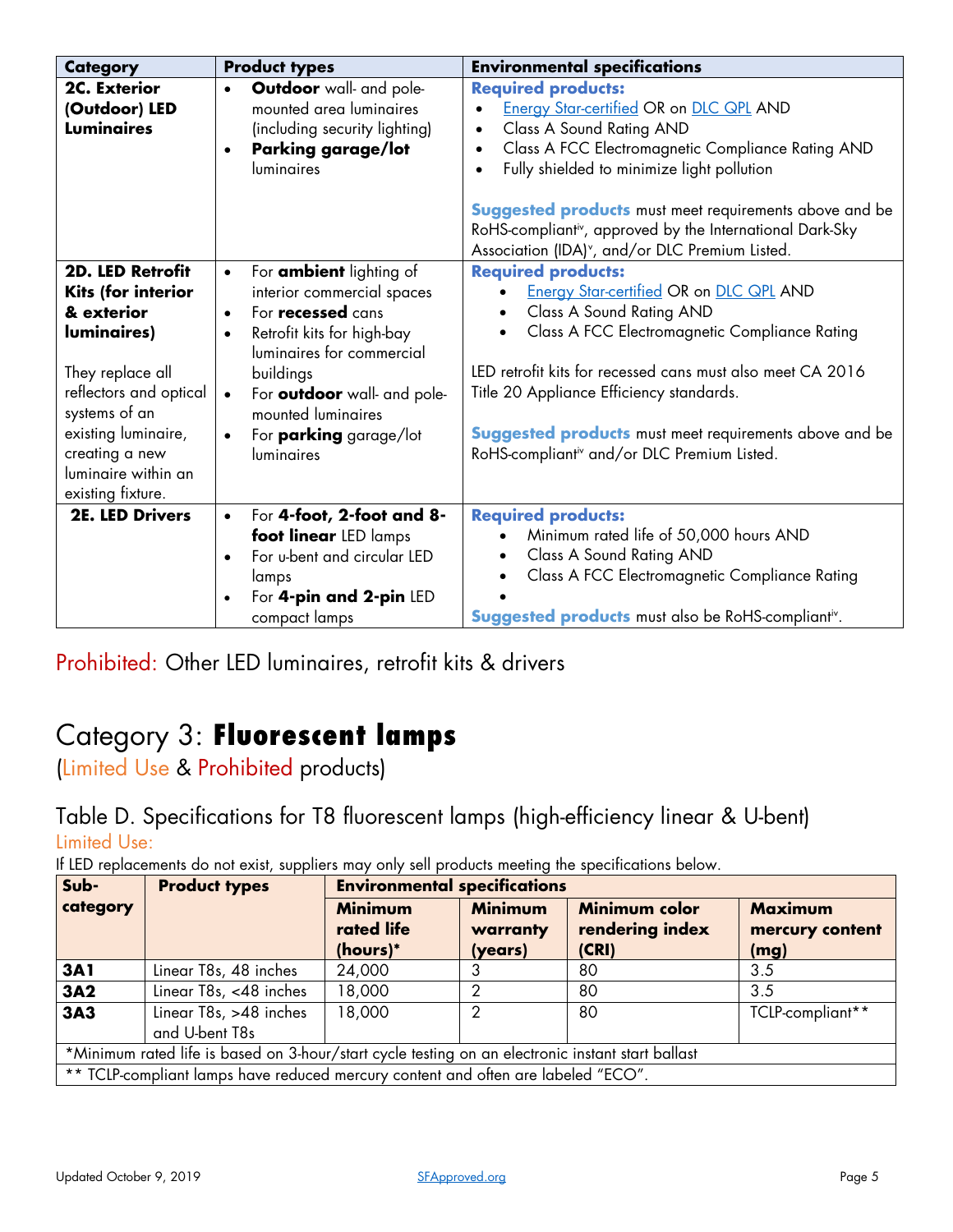#### Table E. Specifications for T5 fluorescent lamps (high-efficiency linear) Limited Use:

| Sub-            | <b>Product types</b>                                                                              |                                       | <b>Environmental specifications</b>   |                                           |                                           |  |
|-----------------|---------------------------------------------------------------------------------------------------|---------------------------------------|---------------------------------------|-------------------------------------------|-------------------------------------------|--|
| category        |                                                                                                   | <b>Minimum rated</b><br>life (hours)* | <b>Minimum</b><br>warranty<br>(years) | Minimum color<br>rendering index<br>(CRI) | <b>Maximum</b><br>mercury content<br>(mg) |  |
| 3B1             | <b>Standard linear T5s</b>                                                                        | 24,000                                |                                       | 85                                        | 3.0                                       |  |
| 3B <sub>2</sub> | High-output linear T5s<br>(T5HOs)                                                                 | 30,000                                |                                       | 85                                        | 3.0                                       |  |
|                 | *Minimum rated life is based on 3-hour/start cycle testing on an electronic program start ballast |                                       |                                       |                                           |                                           |  |

If LED replacements do not exist, suppliers may only sell products meeting the specifications below.

#### Table F. Specifications for pin-based compact fluorescent lamps (not self-ballasted) Limited Use:

If LED replacements do not exist, suppliers are only allowed to sell products meeting the specifications below.

| Sub-       | <b>Product</b> |                              | <b>Environmental specifications</b> |                                               |                                        |  |
|------------|----------------|------------------------------|-------------------------------------|-----------------------------------------------|----------------------------------------|--|
| category   | types          | <b>Minimum</b><br>rated life | <b>Minimum</b><br>warranty          | <b>Minimum color</b><br>rendering index (CRI) | <b>Maximum mercury</b><br>content (mg) |  |
|            |                | (hours)                      | (years)                             |                                               |                                        |  |
| <b>3C1</b> | 4-Pin CFLs     | 12,000                       |                                     | 82                                            | 3.5                                    |  |
| 3C2        | 2-Pin CFLs     | 10,000                       |                                     | 80                                            | 2.5                                    |  |

#### Prohibited: all other fluorescent lamps including:

- All general service (not specialty) T12, T10 and T9 fluorescent lamps (including linear, u-bent and circular models);
- All general service self-ballasted compact fluorescent lamps (CFLs);
- Preheat T8s and T5 fluorescent lamps; and
- Circular T5 fluorescent lamps.

# <span id="page-5-0"></span>Category 4: High-intensity discharge (HID) lamps

(Limited Use & Prohibited products)

### Table G. Specifications for high-pressure sodium (HPS) lamps

Limited Use

If LED replacements do not exist, suppliers may only sell products meeting specifications below.

| Sub-       | <b>Product types</b>                                                             | <b>Environmental specifications</b>     |                                       |                                          |
|------------|----------------------------------------------------------------------------------|-----------------------------------------|---------------------------------------|------------------------------------------|
| category   |                                                                                  | <b>Minimum</b><br>rated life<br>(hours) | <b>Minimum</b><br>warranty<br>(years) | <b>Maximum mercury</b><br>content (mg)   |
| 4A1        | HPS lamps, non-cycling, with a mogul<br>(E39) base, up to 1000 watts             | 30,000                                  | 2                                     | 10 maximum;<br>TCLP-compliant* required  |
| <b>4A2</b> | HPS lamps, cycling, with a mogul (E39)<br>base, up to 1000 watts                 | 24,000                                  |                                       | No maximum;<br>TCLP-compliant* required  |
| <b>4A3</b> | Other HPS lamps (including medium<br>base, standby models, and other types)      | No minimum                              |                                       | No maximum;<br>TCLP-compliant preferred* |
|            | * TCLP-compliant lamps have reduced mercury content and often are labeled "ECO". |                                         |                                       |                                          |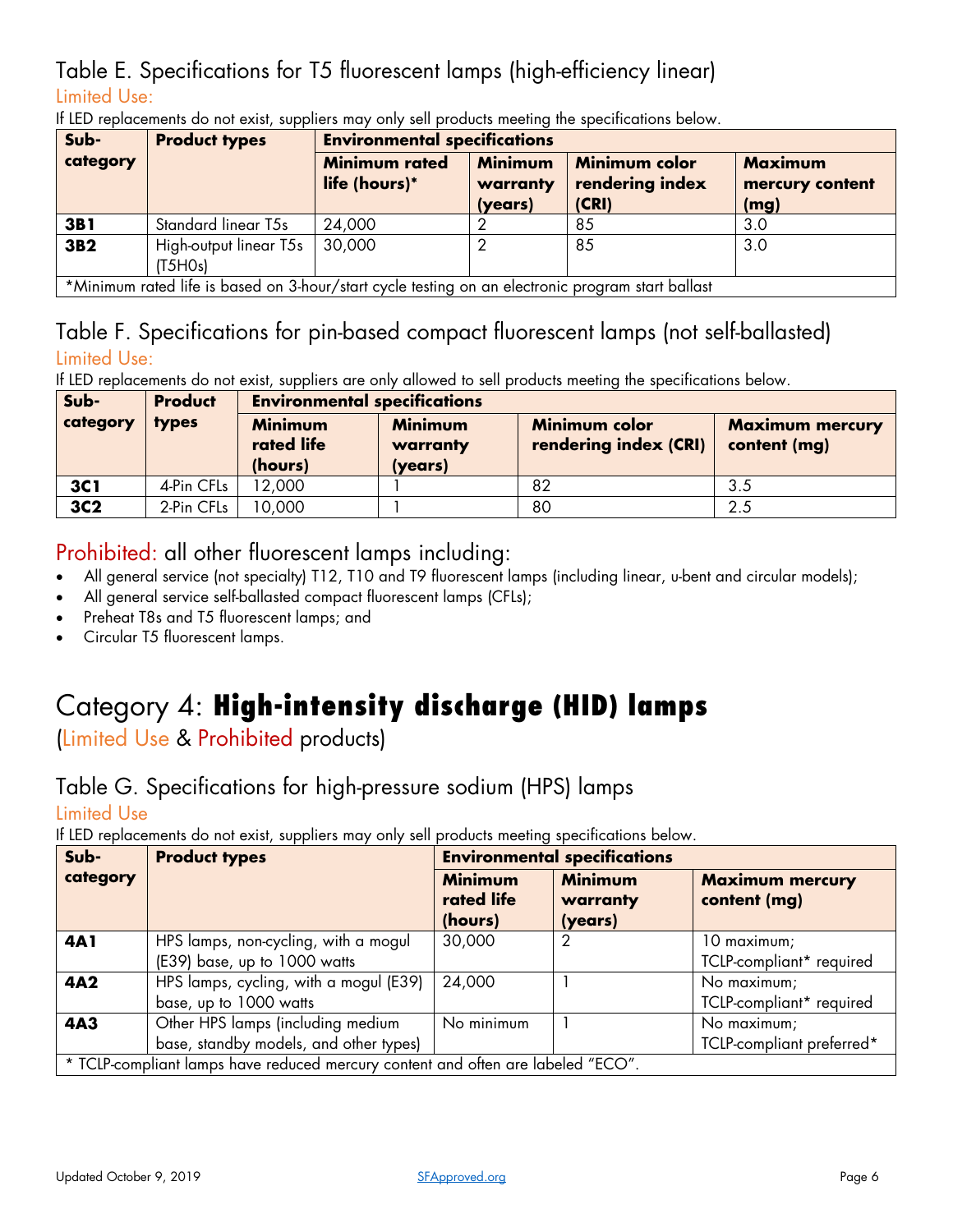#### Table H. Specifications for metal halide lamps

#### Limited Use

| Sub-            | <b>Product types</b>                                                             | <b>Environmental specifications</b>    |                  |                        |  |  |
|-----------------|----------------------------------------------------------------------------------|----------------------------------------|------------------|------------------------|--|--|
| category        |                                                                                  | <b>Minimum rated</b><br><b>Minimum</b> |                  | <b>Maximum mercury</b> |  |  |
|                 |                                                                                  | life (hours)                           | warranty (years) | content (mg)           |  |  |
| 4B1             | Ceramic and other "pulse start"                                                  | No minimum                             |                  | No maximum; TCLP-      |  |  |
|                 | metal halide lamps                                                               |                                        |                  | compliant* preferred   |  |  |
| 4B <sub>2</sub> | Probe-start metal halide lamps                                                   | No minimum                             |                  | No maximum; TCLP-      |  |  |
|                 | $>400$ watts                                                                     |                                        |                  | compliant preferred    |  |  |
|                 | * TCLP-compliant lamps have reduced mercury content and often are labeled "ECO". |                                        |                  |                        |  |  |

If LED replacements do not exist, suppliers may only sell products meeting specifications below.

#### Prohibited HID lamps

- Mercury vapor lamps;
- Low-pressure sodium lamps; and
- Probe start metal halide HID lamps (except models >400 watts).

# <span id="page-6-0"></span>Category 5: Halogen & incandescent lamps

### (Limited Use & Prohibited products)

#### Limited Use

If LED replacements do not exist, suppliers may only sell:

- Specialty incandescent and halogen lamps (e.g., appliance, black light, bug, colored, infrared, plant, projector, stage and studio, traffic signal, etc.);
- Miniature incandescent lamps; and
- Other halogen and incandescent lamps that are listed in California's Title 20 Appliance Efficiency Database.

#### Prohibited

- General service halogen and incandescent lamps with a medium screw base or GU24 2-pin base, including both omnidirectional light bulbs (e.g., A19 and A21 standard shape lamps) and directional light bulbs (e.g., reflector flood and PAR lamps);
- Decorative halogen and incandescent lamps (e.g., globe-, candle-, bullet-shaped lamps, including filament lamps); and
- Small diameter directional lamps (e.g., MR16 flood lights) with a pin base.

Most omni-directional, non-directional (flood), and decorative incandescent and halogen lamps (except colored models) are now banned under California's Title 20 Appliance Efficiency Regulations.

# <span id="page-6-1"></span>Category 6: **Ballasts** (Limited Use & Prohibited products)

#### Limited Use

If LED replacements do not exist, suppliers may only sell:

- Electronic fluorescent ballasts for T8 and T5 fluorescent tube lamps as well as 4-pin compact fluorescent lamps (CFLs). These products must have a 5-year warranty and be listed in [California's Title 20 Appliance Efficiency Database;](https://cacertappliances.energy.ca.gov/Pages/ApplianceSearch.aspx) and
- Electronic and magnetic ballasts for pulse start metal halide and high-pressure sodium HID lamps. They must have a 2 year warranty.
- If available, seek ballasts that are also RoHS-complian[tiv.](#page-2-3)